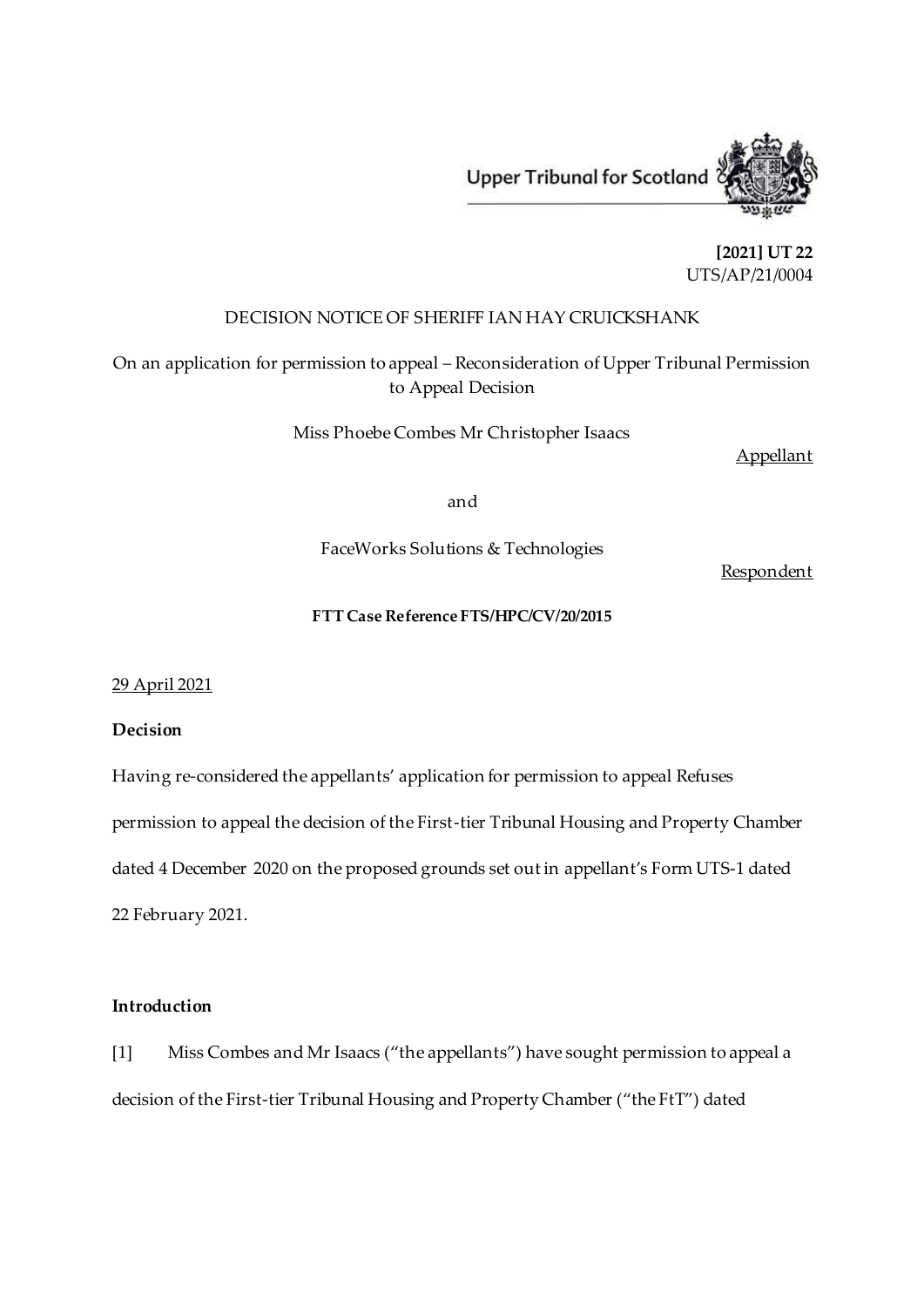4 December 2020. Leave to appeal has been refused by the FtT. Permission to appeal has also been refused by Upper Tribunal member Sheriff Ross.

[2] The appellants have requested re-consideration of the decision of Sheriff Ross dated 8 March 2021. The request is made under Rule 3(7) of the Upper Tribunal for Scotland (Rules of Procedure) Regulations 2016 (No. 2016/232). Under Rule 3(8) such an application requires to be dealt with by a member of the Upper Tribunal different from the member who refused permission without a hearing.

[3] A hearing took place before me on 13 April 2021 and was conducted via the WebEx platform. This technology allowed the parties to attend by remote means from various multi-national locations. Whilst I presided over the hearing from Lerwick Sheriff Court with the Tribunal Clerk in Glasgow, the appellants participated from Australia and the respondent's representative, Ms Kol, participated from France.

### **Grounds of appeal**

[4] The grounds of appeal are two-fold. The appellant's state:

(1) "The decision of the FtT is premised on logically invalid reasoning, namely fallacious reasoning. This renders the decision irrational, thereby unsound as an exposition of the applicable law in Scotland."

(2) "The fallacious reasoning is predominantly reflected in paragraphs 20 and 21 of the decision. The fallacies led the FtT to conclude that it had no jurisdiction and no legal basis to join other parties to the hearing. It is the refusal to join other parties to the proceedings that is the part of the decision being contested."

[5] In advance of the hearing on 13 April 2021 the appellant's lodged written submissions as part of their Form UTS-1. The respondents lodged written submissions in respect of the appellants' reconsideration request. Both parties adopted their respective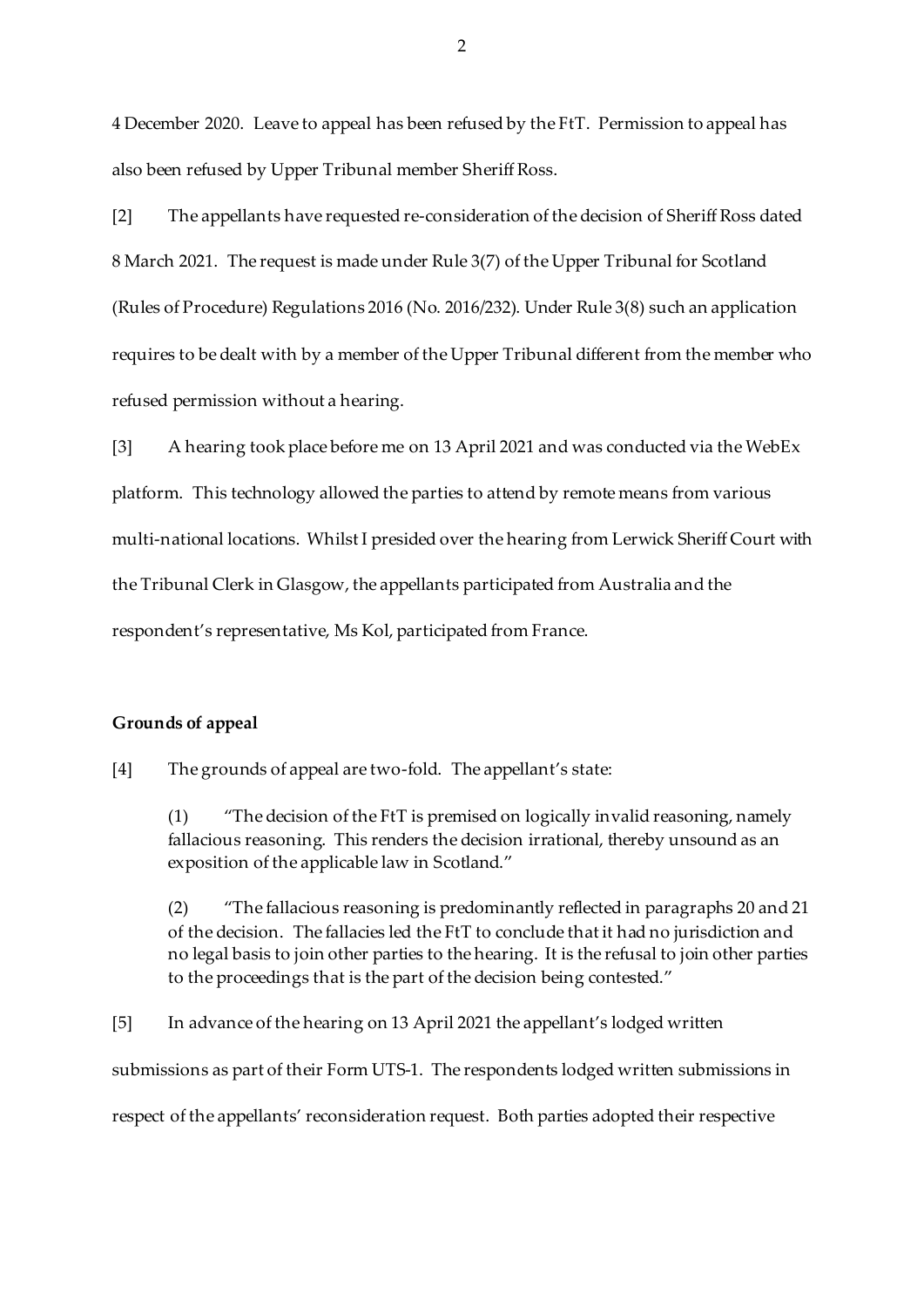written submissions and were each given the opportunity to expand these in oral submissions at the hearing before me.

#### **Discussion**

[6] The appellants applied to the FtT for an abatement of rent, or compensation, due to a delay in repairing their tenanted property to make it wind and water tight. On 10 May 2019 the appellants reported to the respondents that there was water ingress in the bedroom of the property. The necessary repairs were effected by 20 August 2020.

[7] It should be noted that the appellants are supported in their appeal by the respondents. Rather unusually, the respondents were supportive of the appellant's position before the FtT albeit the respondents did not consider they were liable given the terms of section 16(4) and (5) of the Housing (Scotland) Act 2006. The respondents had made a voluntary payment by way of compensation in any event. The respondents argued that any delay in effecting repairs was due to a lack of consent by the majority of owners within the tenement block which led to the respondents not having the necessary right of access to effect repairs earlier than they had been able to do. In this respect the FtT agreed and dismissed the application.

[8] The point of law which the appellants seek to advance in this reconsideration of leave to appeal relates to the FtT not having allowed additional parties, being other proprietors of the tenement block, to be included in the application. This had been sought by the respondents prior to the Case Management Discussion. The respondent's requested that the FtT should add the 11 further proprietors of the tenement block as additional respondents. The FtT did not agree that it was appropriate to do so.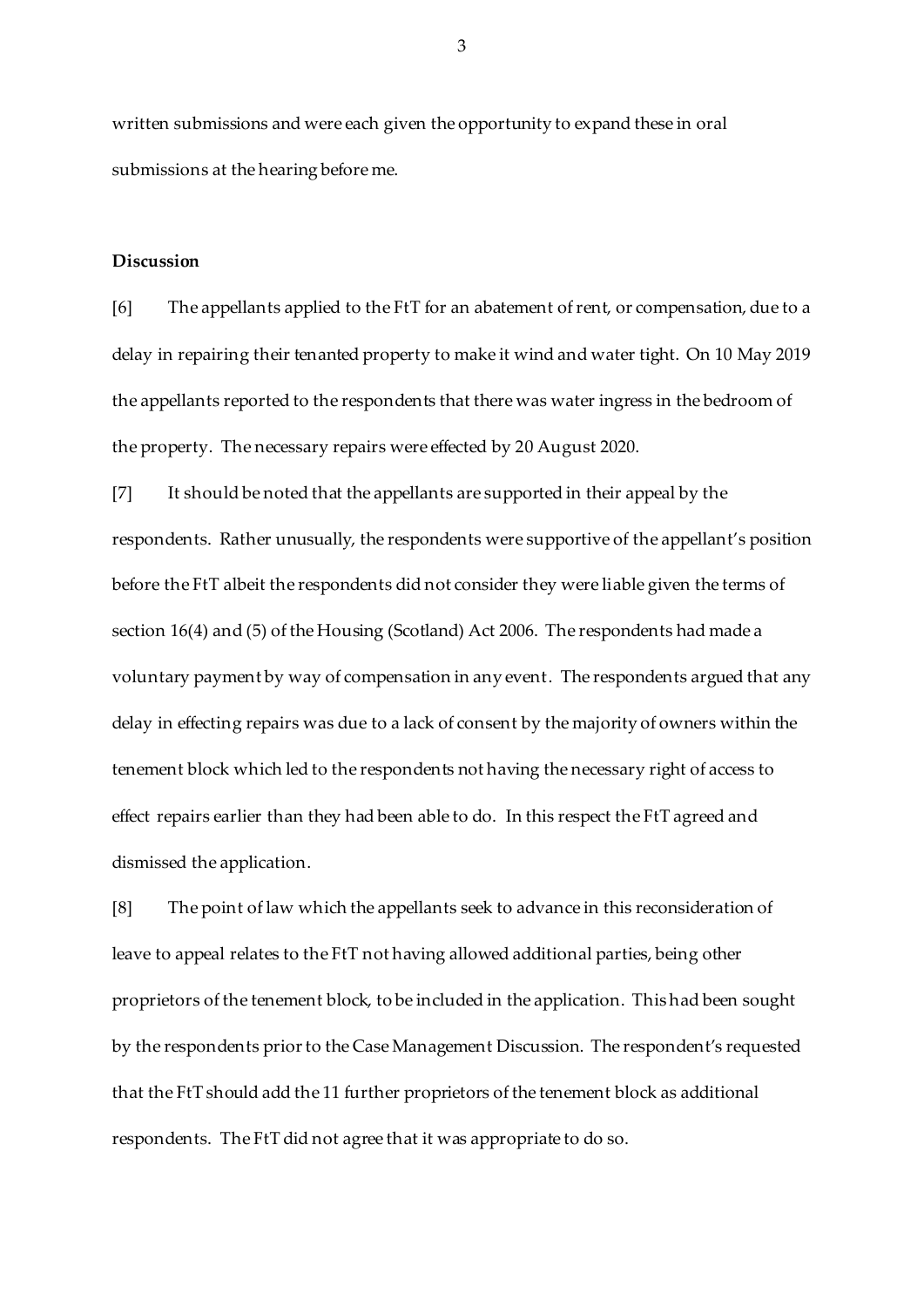[9] The appellants argued that the FtT had erred in law in not agreeing to add the various co-proprietors of the tenement block as additional respondents. In particular they submitted that the FtT's errors in law are reflected in paragraphs 20 and 21 of the decision. These paragraphs are in the following terms:

"20. The Tribunal did not agree that there was such an issue. The tribunal generally deals with disputes between Landlords and tenants. The Tribunal can, in appropriate cases, add additional parties to an application. In this case, however, there is no legal connection between the tenants and the proprietors of other properties within the tenement block. Any legal relationship which exists with the tenants is between them and the Respondents. In the event that there was any order for payment made against the Respondents, the Respondents would then have a right of relief against the proprietors of the other properties within the tenement block. They do not require to be party to these proceedings for that right of relief to be effective.

21. Separately, however, given that the Tribunal found that it was not appropriate to make any order for payment against the Respondents, there can have been no basis for there being any order against any of the other proprietors either. In such circumstances, there was no basis for adding numerous additional respondents and certainly no basis for delaying the proceedings to enable that to happen. The desire of the Respondents to have other proprietors added as respondents was well intentioned, but in the circumstances, misconceived. For the reasons stated above, there was no proper basis for adding such persons as additional Respondents."

[10] The appellants submitted that the decision of the FtT was premised on logically invalid and fallacious reasoning rendering the decision irrational. The FtT had wrongly concluded that it could not join other proprietors to the hearing. In their written submissions the appellants sought to demonstrate that the FtT decision was logically unsound. In particular, it was logically incorrect to conclude that an order for payment against other proprietors was possible only if an order for payment had been made against the respondents. If section 16(4) of the Housing (Scotland) Act 2006 had been correctly interpreted then it provided a "near impenetrable statutory defence for landlords".

[11] The appellants referred to section 71 of the Private Housing (Tenancies) (Scotland) Act 2016 which stated that the FtT had whatever competence a sheriff would have in civil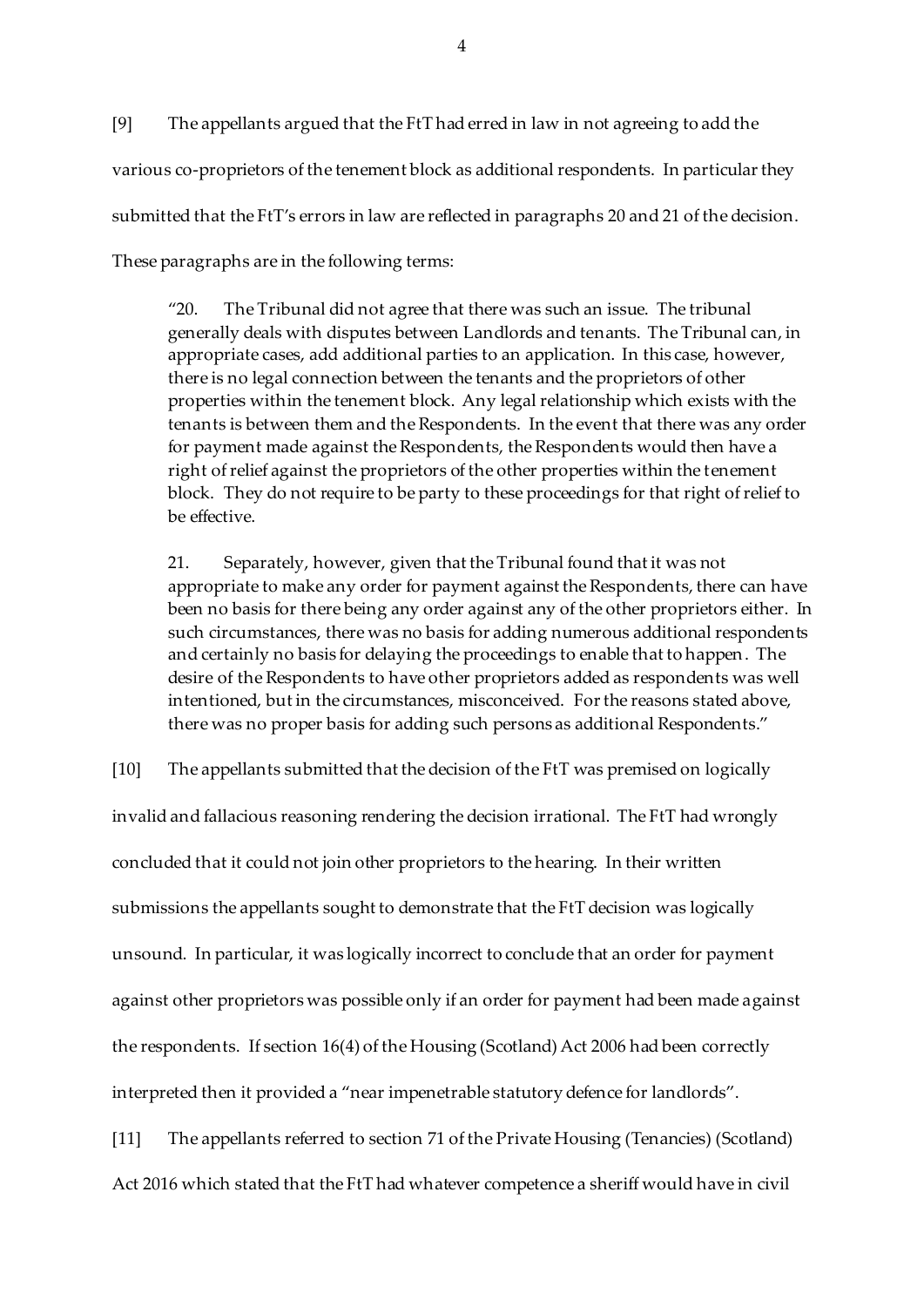proceedings. Reference was made to the overriding objective in the First-tier Tribunal for Scotland Housing and Property Chamber (Procedure) Regulations 2017. I was further referred to the case of *Czerwinski* v *HMA* 2015 SLT 610 as a useful authority when construing the meaning of "arguable grounds for appeal" in terms of section 46(4) of the Tribunals (Scotland) Act 2014. Finally I was referred to the observations of Sheriff Pino Di Emidio in *Dymoke* v *Best* [2020] UT 18. The appellants submitted that in *Dymoke* my fellow Upper Tribunal Member accepted that the "arguability" test for permission to appeal was a relatively low hurdle.

[12] In written submissions the respondents submitted that anyone reading the decision of the FtT would struggle to make coherent sense of the decision. The respondents did not resist the grounds of appeal. The respondents made reference to the effect of the overriding objective as stated in the 2017 Regulations. With reference to Rule 3, and the use of the word "must", by refusing to join other proprietors to the application, the FtT had failed to fulfill the responsibility placed on it in terms of the procedure rules.

[13] The respondents submitted that the FtT's conclusion in paragraph 20 of its decision, namely that proprietors of the other properties did not require to be party to proceedings for the right of relief to be effective, demonstrated erroneous thinking and was an error in law. In this case the respondents had not sought to shrug their responsibility as landlord. They had relied on section 16 (4) of the Housing (Scotland) Act 2006 as they had not delayed in their attempts to put things right for the tenants but this meant that their remained a duty of care between the remaining proprietors and the respondent's tenants and it was right that the co-proprietors should have been joined as additional respondents to these proceedings. **Conclusion**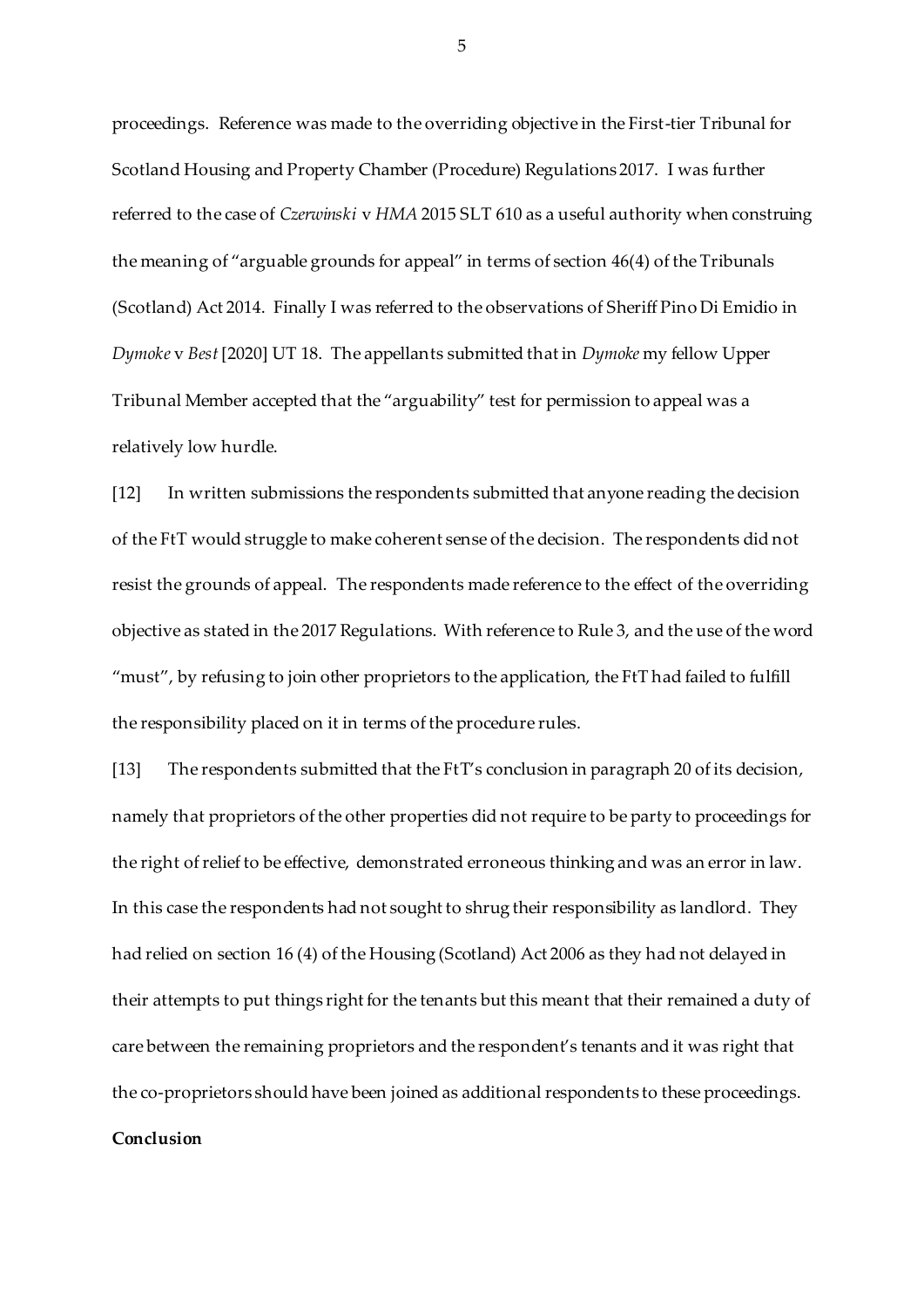[14] This is an appeal in terms of section 46 of the Tribunals (Scotland) Act 2014. As such, an appeal is to be made on a point of law only. In terms of section 46(4) permission to appeal may be given if I am satisfied that there are arguable grounds for appeal. The function of the Upper Tribunal is limited as it is not an opportunity to rehear the factual matters previously argued before the FtT. My task is to decide whether the grounds of appeal disclose an arguable error of law on the part of the FtT.

[15] In terms of the First-tier Tribunal for Scotland Housing and Property Chamber (Procedure) Regulations 2017, Schedule 1, Rule 2(1) states that the overriding objective of the FtT is to deal with the proceedings justly. Dealing with proceedings justly includes those matters listed in Rule 2(2). In terms of Rule 3 the FtT must seek to give effect to the overriding objective when exercising any power under the Rules and when interpreting any rule. It must manage proceedings in accordance with the overriding objective. The parties to an application must assist the FtT to further the overriding objective.

[16] Rule 32 deals with the addition, substitution and removal of parties. The Rule is in the following terms:

### **"32. – Addition, substitution and removal of parties**

(1) The First-tier Tribunal may make an order adding, substituting or removing a party to the proceedings, including where-

(a) the wrong person has been named as a party; or

(b) the addition, substitution or removal had become necessary because of a change in circumstances since the start of proceedings.

(2) If the First-tier Tribunal makes an order under paragraph (1), it may give such consequential orders as it considers appropriate.

(3) A person who is not a party may make a written application to the First-tier Tribunal to be added or substituted as a party under this rule."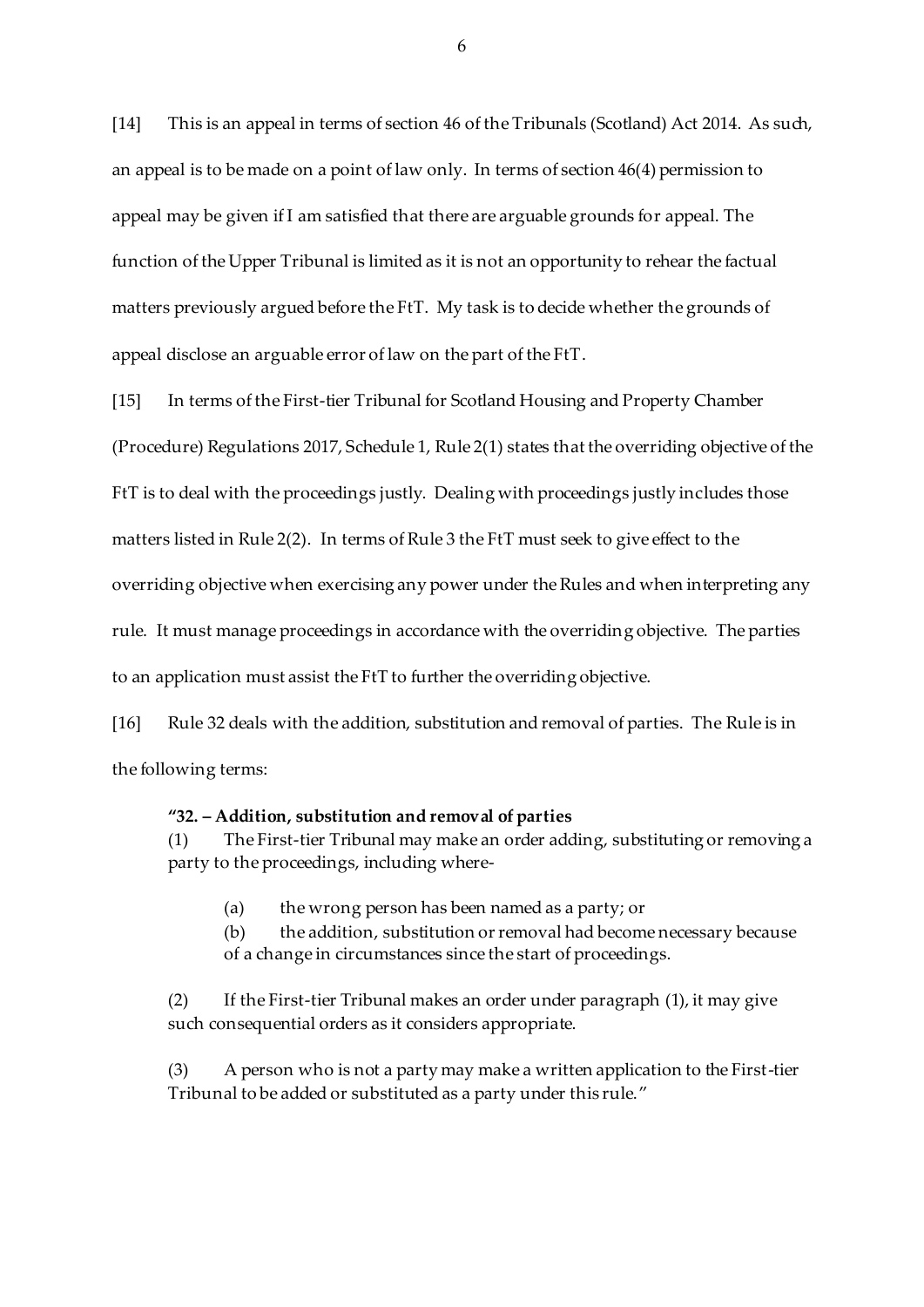[17] The FtT determined that the respondents were not liable for reimbursement for rent or compensation as a result of the appellant's tenanted property failing to be wind and water tight for a period of time. In this respect, the respondents succeeded in arguing that they were entitled to rely upon sections 16(4) and 16(5) of the Housing (Scotland) Act 2006. Having satisfied the FtT that the respondents were entitled to rely on this statutory provision the matter in dispute, so far as the FtT was concerned, was at an end. The respondents were found not to be liable. In those circumstances, in my judgement, the FtT cannot be said to have erred in law in refusing to join other parties, namely the remaining 11 co-proprietors of the tenement, as additional respondents.

[18] I consider that the FtT resolved this dispute by considering, properly interpreting, and applying the relevant law. It would not have been appropriate to accede to the respondents request to join other parties to the application as additional respondents. The dispute was correctly identified and based on the facts as found to exist the FtT did not err in law in refusing to join other parties to the application.

[19] Furthermore, I note that, in terms of the grounds of appeal, it is the decision of the FtT not to add other parties to the proceedings that is the part of the decision being contested. This is the error in law which the appellants seek to argue. It is not the case, as I understand the basis of the appeal that the appellants seek to argue that the FtT was wrong in dismissing the application against the respondent. The appellants seek to argue that it is the other potential respondents, namely the other tenement co-proprietors, who should have been called as additional parties that may have liability to meet their claim. In this respect, I can identify no legal basis upon which the FtT would have been entitled to add further respondents in terms of the application before it. The FtT had no jurisdiction in this case to consider potential delictual liability on the part of the other co-proprietors. Rule 32 would